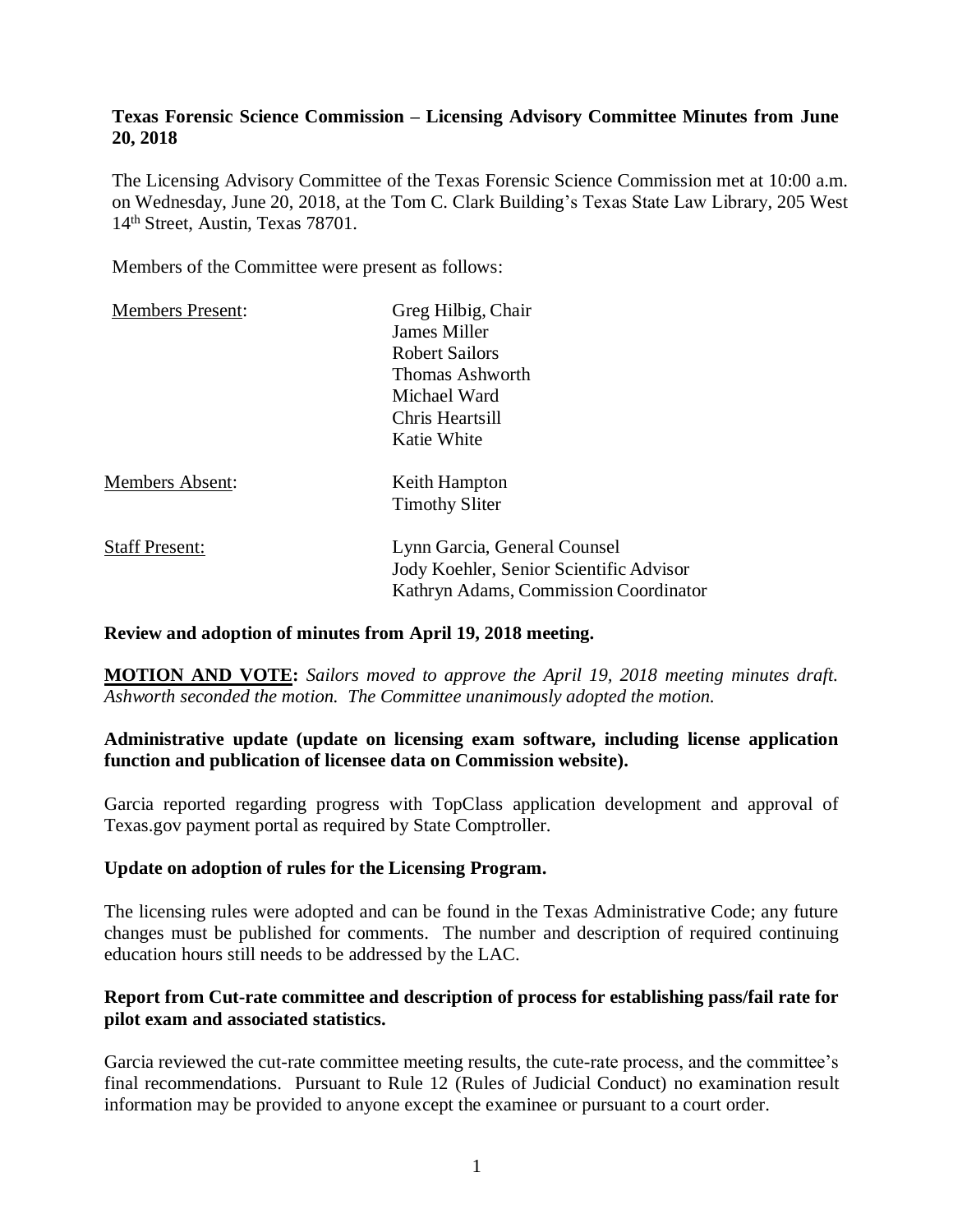### **Update on Exam Evaluation Committee, including recommendations on modification of exam study materials.**

Garcia described the next phase of the pilot examination process now that the examination has been reduced from 140 pilot questions to 100 core examination questions. An examination evaluation committee was formed to continue to create and pilot questions with the goal of creating a large test database.

Garcia explained the reasons for the Criminal History Evaluation Request Form. Garcia also explained the purpose of the Specific Coursework and Proficiency Testing Form. Members decided asking QA/Lab Managers to execute these forms is the most practical option.

## **Discussion of proposed statistics requirement for examiners applying after January 1, 2019 and development of financially accessible, online statistics course for forensic examiners.**

Garcia informed members that Dr. Cliff Spiegelman from Texas A&M is developing a reasonablypriced, online statistics report specifically for forensic analysts.

## **Update on distribution of laboratory application for Waiver for Laboratory Support Personnel.**

This form has been distributed and one laboratory has submitted a waiver request to date. The request will need evaluation by a subject matter expert in firearm/tool mark examination and will be discussed at the next meeting.

# **Discuss setting up workgroups for establishing knowledge-based competency requirements by forensic discipline.**

Members discussed establishing focus groups by forensic discipline to discuss knowledge-based competency requirements scheduled to take effect after January 1, 2019. Leaders of each focus group were assigned as follows: Ward for firearms/toolmarks; Miller for seized drugs; White for trace evidence; Heartsill for toxicology and Sailors for forensic biology.

Leaders of each group will have their teams formed by the next LAC meeting. Focus shall be on setting minimum standards, the best training for each discipline and standardizing training among the disciplines for continuity throughout the state. Commission staff will send objectives for distribution to the groups.

### **Discuss general examination requirement, including updates to exam study material, questions, topics, structure and administration, and psychometric testing services.**

Members discussed the request for a syllabus from the community as analysts move forward from the pilot exam phase to the general exam. Koehler will draft and circulate a syllabus for the remaining reading materials.

#### **Report on status of federal examiner licenses.**

Garcia reported that per discussions with the Governor's office, federal examiners will receive a blanket license. This development will be discussed at the next Commission quarterly meeting.